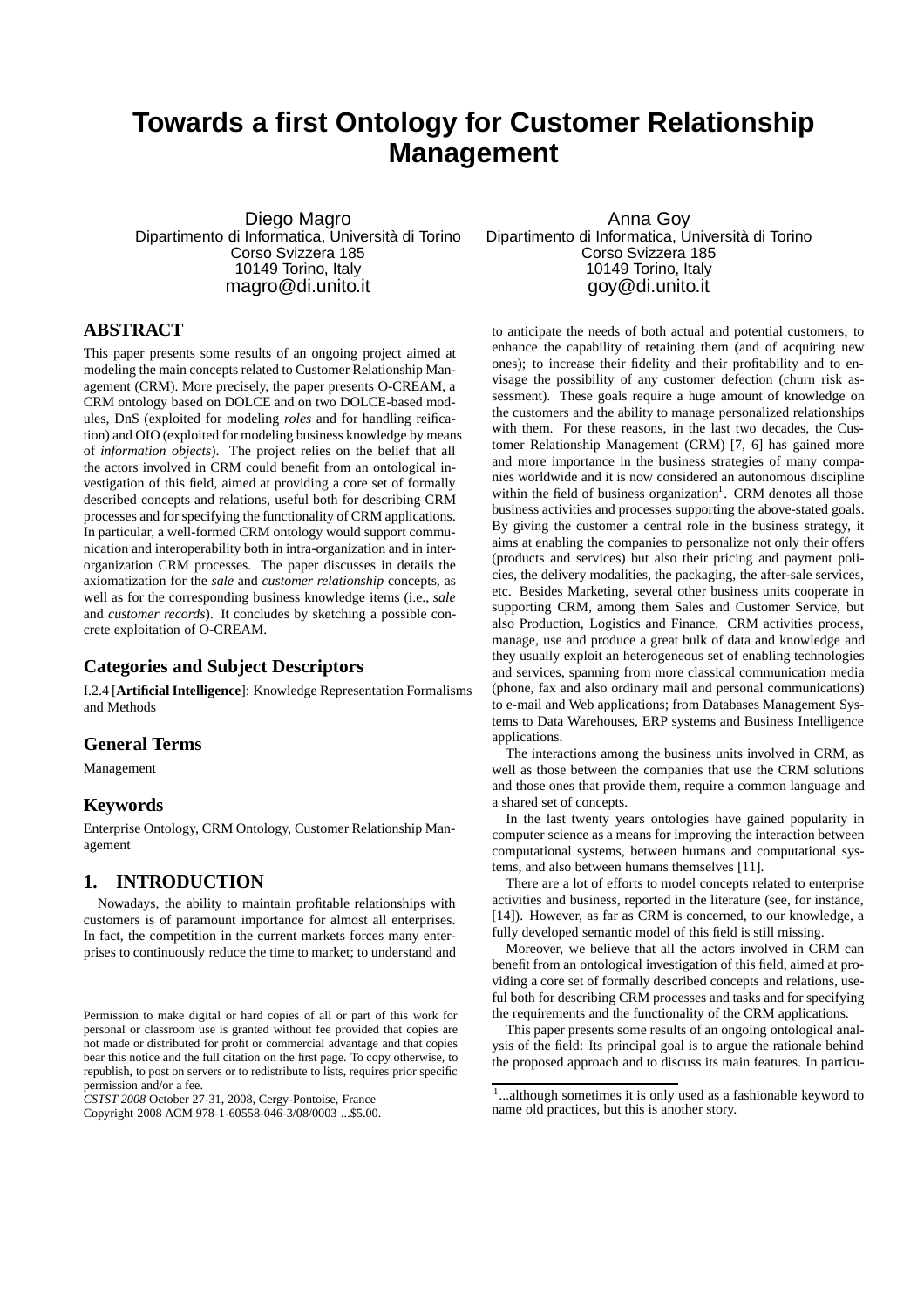lar, sharing the point of view maintained in [2], we specify a CRM ontology (O-CREAM: Ontology for Customer RElAtionship Management) within the framework of DOLCE (Descriptive Ontology for Linguistic and Cognitive Engineering) [5], a well-known foundational ontology developed at the Laboratory of Applied Ontology (ISTC-CNR, http://www.loa-cnr.it). In so doing, the formal descriptions of the concepts and relations specific to CRM benefit from the rich characterization of the basic concepts and relations provided by DOLCE: The main aim is to build a well-founded domain ontology, suitable for supporting interoperability and communications both within a same company and in more open environments, such as those where users and providers of the CRM technological solutions meet. Besides DOLCE, our approach relies on two other DOLCE-based ontology modules [8]: The Ontology of Descriptions and Situations (DnS) and the Ontology of Information Objects (OIO). The former is a foundational ontology, which offers, among other things, a framemork for representing roles [13] and a principled way of handling the reification. The latter provides a formal characterization for information objects and is the basis for the O-CREAM fragment that accounts for the business knowledge<sup>2</sup>.

A full formalization of O-CREAM is out of the scope of this paper, however we prove here the suitability of our approach by providing an axiomatization, within the DOLCE framework, for the concepts (and the related properties) of *sale* and *customer relationship*, as well as for that fragment of the business knowledge that contains data about them.

The paper is organized as follows: Section 2 present the main features and objectives of O-CREAM; Section 3 briefly discuss the aspects of DOLCE, DnS, and OIO exploited by O-CREAM; Section 4 presents the axiomatization for the *sale* and *customer relationship* concepts, as well as for the corresponding business knowledge items (i.e., *sale* and *customer records*), within O-CREAM. Finally, Section 5 provides some discussion and future work directions.

### **2. MAIN GOALS AND FEATURES OF O-CREAM**

CRM influences all the business activities that somehow involve customers [6], therefore the processes supporting it are distributed on several business units. For instance, let's consider a possible way of managing a customer complaint about the quality of both a product and the after-sales service, as informally sketched as follows:

*"In response to the complaint, check whether the customer is a most valuable or a most growable one; if it is so, on the basis of her profile, make her a personalized offer in terms of a new product, a new kind of after-sales service, a special price and devise a suitable delivery strategy, otherwise [...]; store the offer in the information system [...]"*.

Carrying out the tasks above involves not only the Marketing unit, but it may also involve the Production, the Sales and Customer Service, the Logistics and the Finance units. The CRM is therefore an interesting benchmark for the ontologies to prove their usefulness in supporting the knowledge sharing and the communications among different business units and in improving their cooperation.

Moreover, ICT-based products and services represent enabling technologies for CRM, and a shared CRM ontology may also be exploited in supporting the match between the requirements of com-

panies looking for ICT solutions to support their CRM activities and the offers of the ICT solution providers. This inter-organizations setting is the perspective in which the ARNEIS framework [10] has been designed (see Section 5 for a brief sketch of this framework).

O-CREAM aims at providing the enterprises with a CRM reference ontology that formally describes a set of concepts and relations that capture the main features of this domain. A complete description of O-CREAM is out of the scope of this paper, nevertheless it is worth discussing here some of its core features. Let's consider again the example above. Some CRM activities may be driven by events (such as a communication from a customer that complains about something), they may produce events (such as an offer), they may use some business knowledge (such as the sale data for defining a customer profile), they may store new data (e.g., for keeping trace of the offers or of the communications with the customers), they may produce new knowledge (such as the segmentation of customers into some categories, such as *most valuable*, *most growable* and *below zero* customers), and they may exploit and/or enforce the relationships with actual or potential customers.

From our analysis of the CRM field, carried on in conjunction with CRM experts from Italian small-to-medium sized enterprises and CRM software producers, we found that there are three main concept types that need to be modeled in order to provide a semantic representation of the CRM field, namely: (i) business events (e.g., sales, offers, communications, appointments, etc.); (ii) (business) relationships which the enterprises are involved in (e.g., those between the company and its actual or potential customers); (iii) concepts and relations relevant to the knowledge that an enterprise has on (or derives from) business events and relationships.

On the basis of this rough grouping, we designed O-CREAM as composed by two big "pieces": the first one including the modeling of business events and relations, and the second one representing the enterprise knowledge about such events and relations.

Both concepts representing events and concepts representing relationships are basically characterized by the roles that are involved in the event or in the relation. For instance, a sale event is characterized by the presence of a buyer that pays a price to buy a good from a vendor. Moreover, a relationship is often linked to some event; e.g., if there has been a sale, then there will be a relationship between the actor that played the role of vendor in the event (maybe a company) and the actor that played the role of buyer (maybe a customer). Finally, if an enterprise is involved in some business event (e.g. a sale), then it will probably have some knowledge about such en event (e.g. a sale record in its database) and about the relations stemmed from it (e.g. a customer record).

All the concepts and the relations in O-CREAM are formalized according to a general framework provided by the DOLCE foundational ontology. By exploiting the reach axiomatization of DOLCE, we aim at strengthening the well-foundedness of O-CREAM and at improving its suitability to support the interoperability and the communication among the stakeholders also in open environments.

Obviously, DOLCE was not the only possible option, other upper level ontologies exist: for example, [12] lists, discusses, and compares several upper level ontologies. Following the considerations that emerge from this discussion, we selected DOLCE, basically for two reasons (besides the fact that it is freely available): it is inspired and oriented towards commonsense and linguistic knowledge, which seems particulary suitable for modeling fields like CRM; it is exploited for web-based applications, which are an important technology for CRM support.

As we stated above, in O-CREAM, we need to characterize business events and relationships, as well as those parts of the business knowledge that "speak of" them. To this purpose, the reification

<sup>&</sup>lt;sup>2</sup>In this paper, we use the expression business "knowledge" in a broad sense to refer both to data and information, and to the knowledge in the strict sense.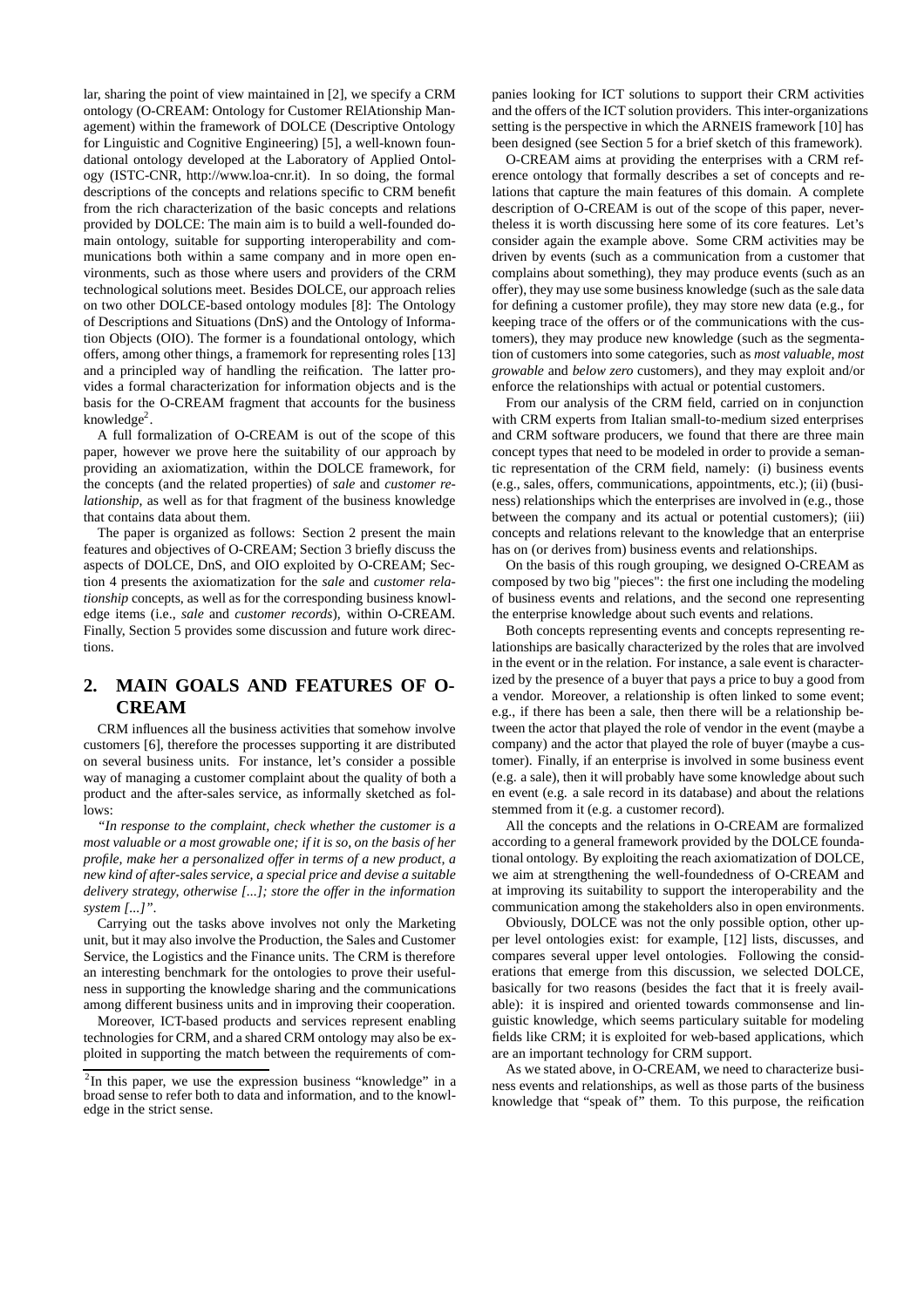of the predicates and the tuples that represent the events and the relationships appears to be a natural solution. Basically, such predicates and tuples are placed into the domain of discourse of the ontology by giving them a first-order nature, according to the reification framework provided by DnS (Sections 4.1 and 4.2 illustrate the approach by presenting the formalization of the notions of *sale* and of *customer relationship*, respectively). The formal characterization of those aspects of the business knowledge that are relevant to CRM is centered on the notion of *information object*, as it is provided by OIO, and it exploits the possibility of predicating on the above-mentioned reified predicates and tuples (Section 4.3 illustrate the approach by describing the formalizations of the concepts of *sale record* and *customer record*).

Finally, the notion of *role*, which is recognized by many researchers as a basic one in ontologies [1], is used within O-CREAM (in its reified formal representation contained in DnS) to specify the part taken by each particular in a business event or relationship.

#### **3. BRIEF DESCRIPTION OF THE REUSED ONTOLOGIES**

As already stated, O-CREAM relies on the foundational ontology DOLCE [5] and on two other ontologies [8], the ontology of Descriptions and Situations (DnS) and the Ontology of Information Objects (OIO), which extend  $DOLCE<sup>3</sup>$ .

In this section, we provide a brief description of those aspects of DOLCE, DnS and OIO that are relevant to understand O-CREAM.

The predicates of DOLCE, DnS and OIO are prefixed by *dol*, *dns* and *oio*, respectively.

## **3.1 DOLCE**

DOLCE is a foundational ontology of particulars. It distinguishes between *endurants* and *perdurants*, i.e. between those "particulars that are wholly present [...] at any time they are present" [5] (such as cars, people, laws, etc.), and those entities that "happen in time", i.e. that have temporal parts (such as processes, activities, etc). All the DOLCE categories (i.e. unary predicates) used in this paper are subconcepts of the endurant category. In particular, a *dol* : *agentive*\_*physical*\_*object* is a physical object (therefore a physical endurant) to which we ascribe some kind of agentivity (e.g. a human person). A *dol* : *non*\_*agentive*\_*physical*\_*object* is a physical object to which we do not ascribe any agentivity (e.g. a hammer, a car, etc.). A *dol* : *agentive*\_*social*\_*object* is a non physical object (therefore a non physical endurant) to which we ascribe some kind of agentivity and that depends on a community of agents (e.g. a legal person). On the opposite, to a *dol* : *non*\_*agentive*\_*social*\_*object* we cannot ascribe any agentivity (such as a law, a description, etc.).

Finally, any *dol* : *amount*\_*of*\_*matter* is a physical endurant representing, for instance, some iron, some meat, etc. O-CREAM makes use also of the DOLCE primitive relation *dol* : *part*(*x, y, t*), which expresses the parthood relationship between an endurant whole *x* and the part *y* at time *t*.

DOLCE reference formal characterization is specified in modal logic S5 plus the Barcan Formula, but *lighter* versions of DOLCE, also expressed in OWL (Web Ontology Language) [16], do exist as  $well<sup>4</sup>$ .

#### **3.2 DnS**

DnS [8] extends DOLCE with a set of concepts, relations, definitions and axioms whose main purpose is to support the reification of the tuples and of both the intension and the extension of the classes and relations. DnS is organized around the two main concepts of *dns* : *description* and *dns* : *situation* and the satisfaction relation (*dns* : *satisfies*) between situations and descriptions [9]. A *dns* : *situation* is a *dol* : *non*\_*agentive*\_*social*\_*object* which represents "a state of affairs or relationship, a tuple, or fact" [8]. Each situation involves a set of particulars (*dns* : *setting*(*x, y*) expresses the fact that the particular *x is in the setting of* the situation *y*) that is given a structure (a conceptualization) by means of a *dns* : *description* (which is a *dol* : *non*\_*agentive*\_*social*\_*object*). In other words, a *dns* : *description* represents a conceptualization that makes possible to view a set of particulars as a *dns* : *situation*, i.e., as a "referent of a cognitive disposition towards a world". For instance, the description of the concept of *sale* allows one to interpret a state of affairs involving a person, a company, a car and an amount of money as a situation in which a car is sold by a company to a person who pays to get it. The relationship between a situation and a description is formally captured by the *dns* : *satisf ies* relation and each situation must *dns* : *satisf ies* at least one *dns* : *description*. At a formal level, a predicate may be reified as a description, while an instance of its extension may be reified as a situation that satisfies the description. Each description must use (*dns* : *uses*) at least one *dns* : *concept* (which is a *dol* : *non*\_*agentive*\_*social*\_*object*). In DnS, the roles (*dns* : *role*) are reified as individuals of *dns* : *concept* [13] and they are the most important kind of *dns* : *concept* for O-CREAM. Each role may be used by different descriptions, but it must be defined by exactly one (*dns* : *def ines* is a specialization of *dns* : *uses*; *dns* : *def ined*\_*by* is the inverse of *dns* : *def ines*). At any time, each role may be played by (*dns* : *played*\_*by*) any endurant. Each endurant can play more than one role at the same time and, conversely, each role can be played by more than one endurant simultaneously, but it can also be empty. A *dns* : *agent*\_*driven*\_*role* is a *dns* : *role* that can be played only by agents. The relation *dns* : *played*\_*by* is a specialization, of *dns* : *classif ies*: the latter is more general, since it involves elements of *dns* : *concept* and DOLCE's particulars, while the former restricts to *dns* : *role* (a subconcept of *dns* : *concept*) and endurants (i.e. specific types of DOLCE's particulars).

As regards the general notion of satisfaction, DnS specifies that if a situation  $x \, dns : satisfies a description y, then there must$ be at least one *dns* : *concept z*, used by *y*, which classifies at least one particular in the setting of the situation *x*. This is a rather general notion of satisfaction, which can be specified to adapt it to various domains. DnS also provides some more specific notions of satisfaction. Among them, we mention the *proactive satisfaction* (*dns* : *p*\_*sat*), which requires that the proactively satisfied description exists prior to at least one particular in the setting of the satisfying situation.

Finally, to understand O-CREAM, we need also to know that a *dns* : *rational*\_*physical*\_*object* is a

*dol* : *agentive*\_*physical*\_*object* to which we can ascribe rationality, besides agentivity (e.g., a human person).

## **3.3 OIO**

OIO [8] extends DOLCE with a set of concepts, relations, definitions and axioms that account for information objects. In OIO, an information object (*oio* : *information*\_*object*) is a *dol* : *non*\_*agentive*\_*social*\_*object* and it represents an information content. OIO distinguishes both between an information and its physical realization, and between an information and its encoding sys-

<sup>&</sup>lt;sup>3</sup> Some parts of O-CREAM are based on the Plan Ontology [8], but in this paper we do not discuss them.

<sup>4</sup> See http://www.loa-cnr.it/Ontologies.html.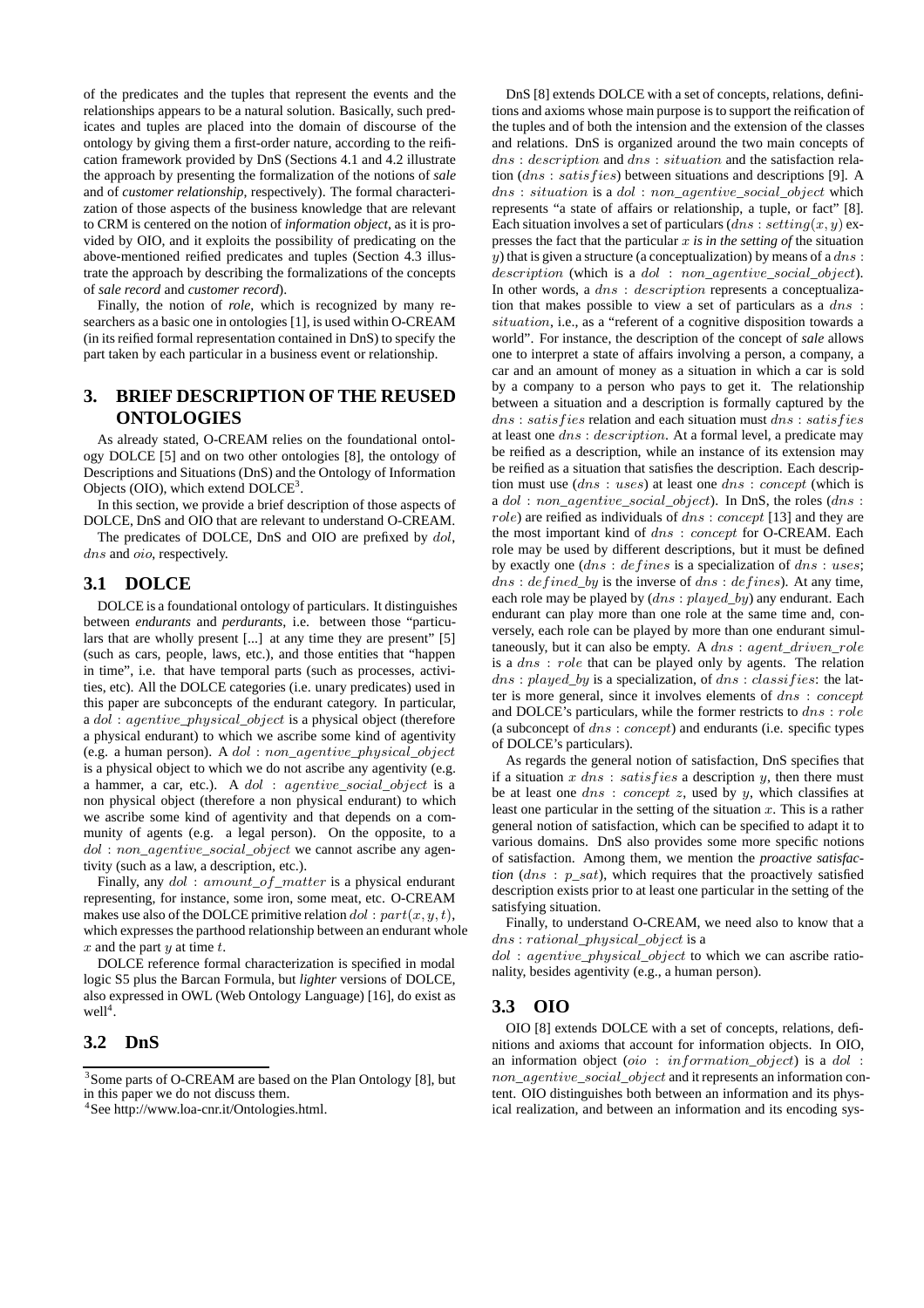tem. A physical realization is any entity that acts as a physical support for an information (e.g. a paper sheet, a sound, a content of a sequence of cells in the main memory of a computer, etc). Moreover, information contents are ordered according to some encoding systems, that is according to a set of rules (i.e. a language, a code, etc.), represented in the ontology by a *dns* : *description*. Finally, at any time *t*, an information content *x* can express a meaning *y*, formalized as a *dns* : *description* (*oio* : *expresses*(*x, y, t*)), and can be about any particular, i.e. any element in the domain of discourse of the ontology,  $z$  ( $oio: about(x, z, t)$ ).

## **4. FORMAL CHARACTERIZATION OF (A FRAGMENT OF) O-CREAM**

Both the business events (e.g. sales, communications, publications, appointments, offers, etc.) and the business relationships (e.g. relationships with actual or potential customers) relevant to CRM are represented within the DnS framework as situations satisfying specific descriptions. Such descriptions provide the conceptualizations for the situations and they specify the roles<sup>5</sup> that the particulars involved in the situations play.

Placing the particulars relevant to a business event or relationship in the setting of a situation means, in some sense, representing and handling them as a unity, since the situation represents the event or the relationship as a unique reified element (which can be predicated on within axioms that characterize the business knowledge).

In this section, we illustrate our approach by providing a formal characterization for a business event type (the *sale*), for a business relationship type (the *customer relationship*) and for the two corresponding types of knowledge elements (the *sale* and *customer records*). The free variables in the formulas are intended to be universally quantified<sup>6</sup>.

#### **4.1 Sale**

A *sale* is a business event in which a buyer pays a price to buy a good from a vendor.

In O-CREAM, a description type is introduced for each kind of business event. The following axiom characterizes a sale description as a *dns* : *description*(*x*) that uses the four roles *vendor*, *buyer*, *exchanged*\_*good*, *paid*\_*price*.

 $\textit{scale\_description}(x) \rightarrow$ 

 $d$ *ns* :  $description(x)$  ∧

(∃*v, b, eg, pp*)(*vendor*(*v*) ∧*buyer*(*b*) ∧ *exchanged*\_*good*(*eg*) ∧  $paid\_price(pp) \wedge dns : uses(x, v) \wedge dns : uses(x, b) \wedge$  $dns: uses(x, eg) \wedge dns: uses(x, pp)$ 

In the axiom we have used the relation  $dns : uses(x, y)$ , which is more general than *dns* : *def ines*(*x, y*), since a *sale*\_*description* may use roles defined elsewhere. Moreover, no closure is specified on the relation  $dns : uses(x, y)$  within the axiom above that limits the possible role types to the four specified, since we do not want to prevent the possibility of specifying any sale description using also other types of DnS concepts.

The roles used by any sale description are specified by the following four axioms. All these roles are always defined by some *sale*\_*description*. Moreover, both vendor and buyer are *dns* : *agent*\_*driven*\_*role*, since only agents can play them.

Since we take the point of view of enterprises, we are not interested in modeling the business transactions between private individuals: this is why only the organizations, at any time *t*, can play the vendor role. On the opposite, the buyer role can be played either by organizations (e.g., in the Business-to-Business transactions) or by people (e.g., in the Business-to-Consumer transactions).

 $vendor(x) \rightarrow$  $d$ *ns* : *agent\_driven\_role* $(x)$  ∧ (∀*y*)(*dns* : *def ined*\_*by*(*x, y*) → *sale*\_*description*(*y*)) ∧  $(\forall y, t)(\text{d}ns : \text{played\_by}(x, y, t) \rightarrow \text{organization}(y))$ 

 $buyer(x) \rightarrow$  $d$ *ns* : *agent\_driven\_role* $(x)$  ∧ (∀*y*)(*dns* : *def ined*\_*by*(*x, y*) → *sale*\_*description*(*y*)) ∧  $(\forall y, t)(\text{d}ns : \text{played\_by}(x, y, t) \rightarrow (\text{organization}(y) \vee$  $human\_person(y))$ 

In [3], an ontological analysis of the concept of product is carried out, which results in a complex notion of product, involving that one of a social artefact purposely created with the intention of exchanging it. In their analysis, the authors state that such a social artefact can be either a *dol* : *amount*\_*of*\_*matter* or a *dol* : *non*\_*agentive*\_*physical*\_*object*. Of course, a product in the sense stated above can be an exchanged good. Since we want the role of exchanged good to be as much general as possible, we admit among its possible players also any kind of service provided by an enterprise, an amount of money (e.g. in financial transactions) or a piece of information (e.g. any data):

 $exchanged\_good(x) \rightarrow$ 

 $dns : role(x) \wedge$ 

(∀*y*)(*dns* : *def ined*\_*by*(*x, y*) → *sale*\_*description*(*y*)) ∧  $(\forall y, t)(\text{d}ns : \text{played\_by}(x, y, t) \rightarrow (\text{d}ol : \text{amount\_of\_matter}(y))$ ∨ *dol* : *non*\_*agentive*\_*physical*\_*object*(*y*) ∨ *service*(*y*) ∨  $a$ *mount*\_ $of$ \_*money*(*y*)  $\vee$  *oio* : *information\_object*(*y*)))

The following characterization of the *paid*\_*price* role could seem a little counter-intuitive, since all the kinds of particulars that can play the *exchanged*\_*good* role can also play the *paid*\_*price* one: this is motivated by the sake of generality. As in [15], in O-CREAM the notion of sale comprises the usual sales in which a good is paid by money, as well as the currency exchanges and also the barters (in which any good can be exchanged with any other good).

 $paid\_price(x) \rightarrow$ 

 $dns : role(x) \wedge$ (∀*y*)(*dns* : *def ined*\_*by*(*x, y*) → *sale*\_*description*(*y*)) ∧  $(\forall y, t)(\text{d}ns : \text{played } by(x, y, t) \rightarrow (\text{d}ol : \text{amount of } matter(y))$ ∨ *dol* : *non*\_*agentive*\_*physical*\_*object*(*y*) ∨ *service*(*y*) ∨  $amount\_of\_money(y) \lor oio: information\_object(y))$ 

The roles introduced above are pairwise disjoint:

For each  $P, Q \in \{vendor, buyer, exchanged\_good, paid\_price\}$  $(P \neq Q)$ :  $\neg (P(x) \land Q(x))$ 

A sale is defined as a situation that satisfies a *sale*\_*description*:  $\textit{scale}(x) \leftrightarrow$ 

*dns* : *situation*(*x*) ∧ (∃*y*)(*sale*\_*description*(*y*) ∧  $dnd: satisfies(x,y)$ 

As stated in Section 3.2 , DnS contains a general notion of satisfaction, which can be futher specified to tailor it to specific domains. Here we require that any sale contains players for all the roles introduced above and used by the *sale*\_*description* that it satisfies:

 $\text{scale}(x) \wedge \text{safe\_description}(y) \wedge \text{d} \text{ns} : \text{satisfies}(x, y) \rightarrow$ (∀*r*)(*dns* : *uses*(*y,r*) ∧ (*vendor*(*r*) ∨ *buyer*(*r*) ∨

 $exchanged\_good(r) \vee paid\_price(r)) \rightarrow$ 

 $(\exists p, t)(\text{d}ns : \text{played } \text{by}(r, p, t) \land \text{d}ns : \text{setting}(p, x))$ 

Conversely, any situation that contains players for all the above-

<sup>&</sup>lt;sup>5</sup>We restrict our attention to the roles, even if some kinds of business events requires also other *dns* : *concept*s in their corresponding descriptions.

<sup>6</sup> Even if this formal characterization is given in classic First Order Logic, it is worth bearing in mind that O-CREAM relies on DOLCE, whose reference formalization is expressed in Modal Logic.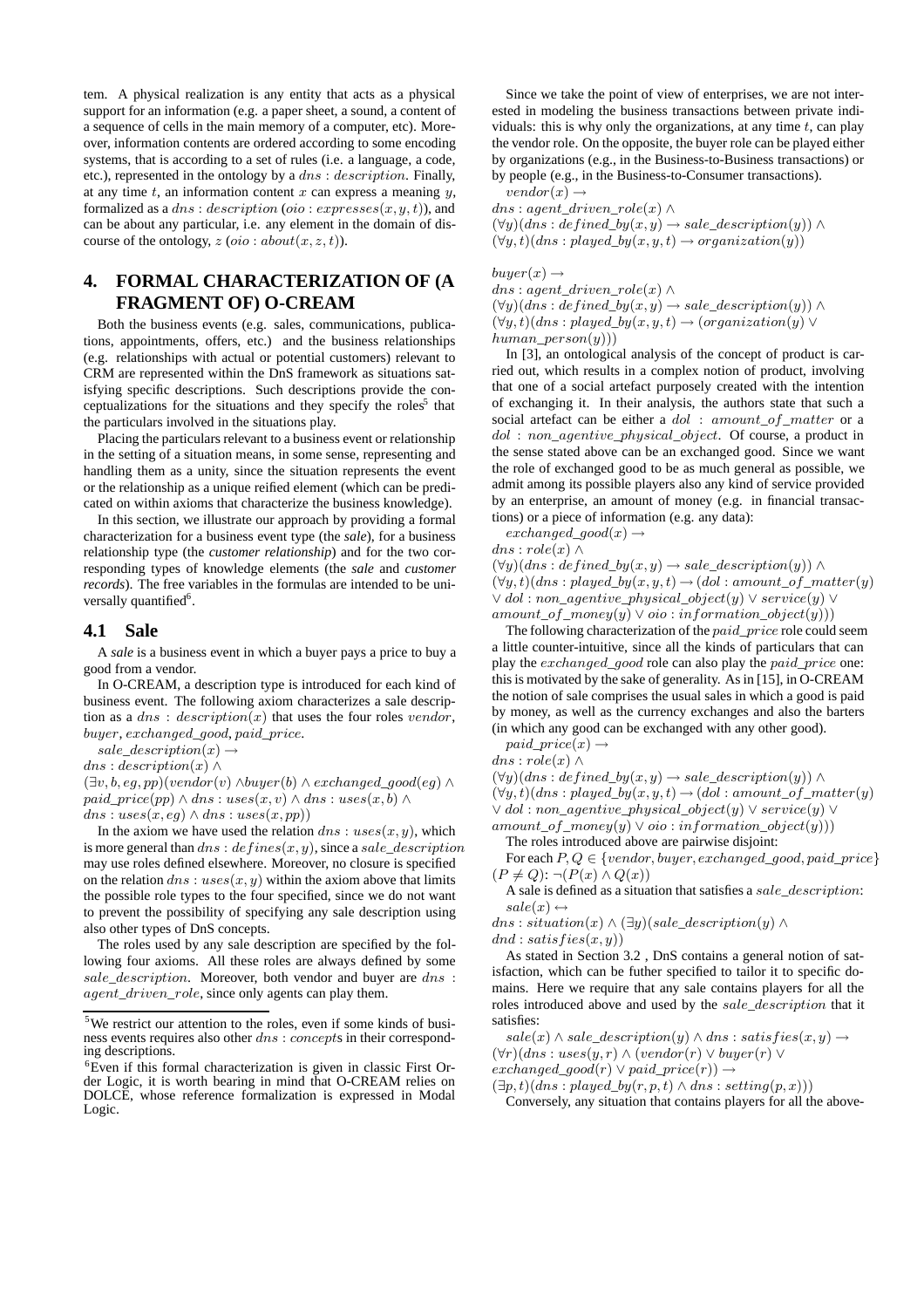stated roles used by a *sale*\_*description* satisfies that description (and, therefore, it represents a sale):

*dns* : *situation*(*x*) ∧ *sale*\_*description*(*y*) ∧ (∃*t*)(∀*r*)(*dns* : *uses*(*y,r*) ∧ (*vendor*(*r*) ∨ *buyer*(*r*) ∨  $exchanged\_good(r) \vee paid\_price(r)) \rightarrow$  $(\exists p)(\text{d}ns : \text{played\_by}(r, p, t) \land \text{d}ns : \text{setting}(p, x))) \rightarrow$ 

 $dns: satisfies(x, y)$ 

The notions formalized so far, make use of four concepts whose characterization is out of the scope of O-CREAM, namely those of human person, organization, amount of money and service. We provide only a minimal set of axioms for these entities. The first three axioms are intuitive, while the last two state that, in O-CREAM, a service is supposed to be a situation that proactively satisfies a service description (i.e. the description of the service exists prior to at least one particular in the setting of the service itself):

 $human\_person(x) \rightarrow dns: rational\_physical\_object(x)$  $organization(x) \rightarrow dol : agentive\_social\_object(x)$ *amount* of  $money(x) \rightarrow dol$  : *endurant*(*x*)  $s$ *ervice\_description* $(x) \rightarrow d$ *ns* : *description* $(x)$  $service(x) \leftrightarrow$  $d$ *ns* : *situation* $(x)$  ∧

(∃*y*)(*service*\_*description*(*y*))∧ *dns* : *p*\_*sat*(*x, y*)

Clearly, service description and sale description are two disjoint concepts:

¬(*service*\_*description*(*x*) ∧ *sale*\_*description*(*x*))

#### **4.2 Customer Relationship**

A company is in a *customer relationship* with those people or enterprises to which it has sold some good. Sometimes, a person is explicitly specified as a customer contact.

First of all, following the same formalization pattern as for the sale, a customer relationship description is a description that uses the three roles *supplier*, *customer* and *customer\_contact*:

 $\ncustomer\_relationship\_description(x) \rightarrow$ 

*dns* : *description*(*x*)∧

(∃*s, c, cc*)(*supplier*(*s*)∧*customer*(*c*)∧*customer*\_*contact*(*cc*)∧  $dns : uses(x, s) \wedge dns : uses(x, c) \wedge dns : uses(x, cc)$ 

Moreover, customer relationship description is disjoint with respect to sale and service description:

for each  $P \in \{service\_description, sale\_description\}$ : ¬(*customer*\_*relationship*\_*description*(*x*) ∧ *P*(*x*))

All the three roles mentioned above are *dns* : *agent*\_*driven*\_*role* and they can be defined only by some

*customer*\_*relationship*\_*description*. The supplier role can be played only by organizations, as it is for the vendor role and for the same reasons:

 $supplier(x) \rightarrow$ 

 $d$ *ns* : *agent\_driven\_role* $(x)$ ∧

 $(\forall y)(dns : defined_by(x, y) \rightarrow$ 

*customer*\_*relationship*\_*description*(*y*))

 $\land$ ( $\forall y, t$ )(*dns* : *played\_by*(*x, y, t*)  $\rightarrow$  *organization*(*y*))

Like the buyer role, the customer one can be played either by organizations or by people:

 $\textit{customer}(x) \rightarrow$ 

*dns* : *agent*\_*driven*\_*role*(*x*)∧

 $(\forall y)(dns : defined_by(x, y) \rightarrow$ 

$$
customer\_relationship\_description(y)) \land
$$

 $(\forall y, t)(\text{d}ns : \text{played\_by}(x, y, t) \rightarrow$ 

 $(organization(y) \vee human\_person(y)))$ 

Only people can be contacts in customer relationships:  $\ncustomer\_contact(x) -$ 

*dns* : *agent*\_*driven*\_*role*(*x*)∧

 $(\forall y)(\text{d}ns: \text{defined\_by}(x, y) \rightarrow$ 

*customer*\_*relationship*\_*description*(*y*)) ∧

 $(\forall y, t)(\text{d}ns : \text{played\_by}(x, y, t) \rightarrow \text{human\_person}(y))$ 

Furthermore, the following axioms state the pairwise disjointness between the roles:

 $P,Q \in \{customer, supplier, customer\_contact\} (P \neq Q)$ and  $R \in \{vendor, buyer, exchange\_{good}, paid\_price\}$ : ¬ $(P(x) \land$ *Q*(*x*)) and  $\neg (P(x) \land R(x))$ 

A customer relationship is simply a situation that satisfies a customer relationship description:

 $\textit{customer\_relationship}(x) \leftrightarrow$ 

*dns* : *situation*(*x*)∧

(∃*y*)(*customer*\_*relationship*\_*description*(*y*) ∧  $\overrightarrow{Ans:} satisfies(x,y)$ 

The following axiom specifies the *dns* : *satisf ies* relation for the customer relationship. Any customer relationship contains players both for customer and supplier roles, while a player for the customer contact role is not mandatory:

*customer*\_*relationship*(*x*)∧

*customer*\_*relationship*\_*description*(*y*)∧

 $dns: satisfies(x,y) \rightarrow$ 

(∀*r*)(*dns* : *uses*(*y,r*) ∧ (*customer*(*r*) ∨ *supplier*(*r*)) →

 $(\exists p, t)(\text{d}ns : \text{played } \text{by}(r, p, t) \land \text{d}ns : \text{setting}(p, x))$ 

The notions of customer relationship and that of sale are obviously related. The following two axioms capture such relation.

First of all, if there is a customer relationship that involves a particular  $p_1$  as customer and a particular  $p_2$  as supplier, then  $p_1$ must have bought something from *p*2, i.e. there must be at least a sale in which  $p_1$  plays the role of buyer and  $p_2$  plays that one of  $v$ endor<sup>7</sup>:

*customer*\_*relationship*(*cr*)∧

*customer*\_*relationship*\_*description*(*crd*)∧  $\textit{customer}(c) \land \textit{supplier}(s) \land \textit{dns} : \textit{satisfies}(cr, crd) \land$  $d$ *ns* : *setting*( $p_1$ *, cr*) ∧ *dns* : *setting*( $p_2$ *, cr*)∧  $dns : uses(crd, c) \wedge dns : uses(crd, s) \wedge$  $d$ *ns* :  $played\_by(c, p_1, t_1) \wedge d$ *ns* :  $played\_by(s, p_2, t_1) \rightarrow$ (∃*sa, sd, v, b, t*2)(*sale*(*sa*)∧*sale*\_*description*(*sd*)∧*vendor*(*v*)∧  $buyer(b) \wedge Ans : satisfies(sa, sd) \wedge$  $dns : uses(sd, v) \wedge dns : uses(sd, b) \wedge$  $d$ *ns* : *setting*( $p_1$ *, sa*) ∧ *dns* : *setting*( $p_2$ *, sa*) ∧  $d$ *ns* : *played*  $b$ *y*(*b, p*<sub>1</sub>*, t*<sub>2</sub>) ∧ *dns* : *played*  $b$ *y*(*v, p*<sub>2</sub>*, t*<sub>2</sub>)) The converse must also be true: if a buyer  $p_1$  buys something

from a vendor  $p_2$ , a customer relationship holds in which  $p_1$  is the customer and  $p_2$  the supplier:

*sale*(*sa*) ∧ *sale*\_*description*(*sd*) ∧ *vendor*(*v*) ∧ *buyer*(*b*)∧  $d$ *ns* : *satisfies*(*sa, sd*)∧ $d$ *ns* : *uses*(*sd, v*)∧ $d$ *ns* : *uses*(*sd, b*)∧  $d$ *ns* : *setting* $(p_1, sa) \wedge d$ *ns* : *setting* $(p_2, sa) \wedge$  $d$ *ns* :  $played\_by(b, p_1, t_1) \wedge d$ *ns* :  $played\_by(v, p_2, t_1) \rightarrow$ (∃*cr, crd, c, s, t*2)(*customer*\_*relationship*(*cr*)∧ *customer*\_*relationship*\_*description*(*crd*)∧  $\textit{customer}(c) \land \textit{supplier}(s) \land \textit{dns} : \textit{satisfies}(cr, crd) \land$  $d$ *ns* : *setting*( $p_1$ *, cr*) ∧ *dns* : *setting*( $p_2$ *, cr*)∧  $dns : uses(crd, c) \wedge dns : uses(crd, s) \wedge$  $d$ *ns* :  $played\_by(c, p_1, t_2) \wedge d$ *ns* :  $played\_by(s, p_2, t_2)$ 

#### **4.3 Sale and Customer Records**

Each element of business knowledge (i.e. the whole bulk of the business knowledge owned by an enterprise, as well as any part of this knowledge) is an *oio* : *information*\_*object* (see Section 3.3). Therefore each business knowledge element *is about* some particular and it *expresses* some meaning.

In this formalization, we assume neither any particular encoding

 $7$  Note that the relations with potential customers are modeled by a different concept, i.e. Potential Customer Relationship.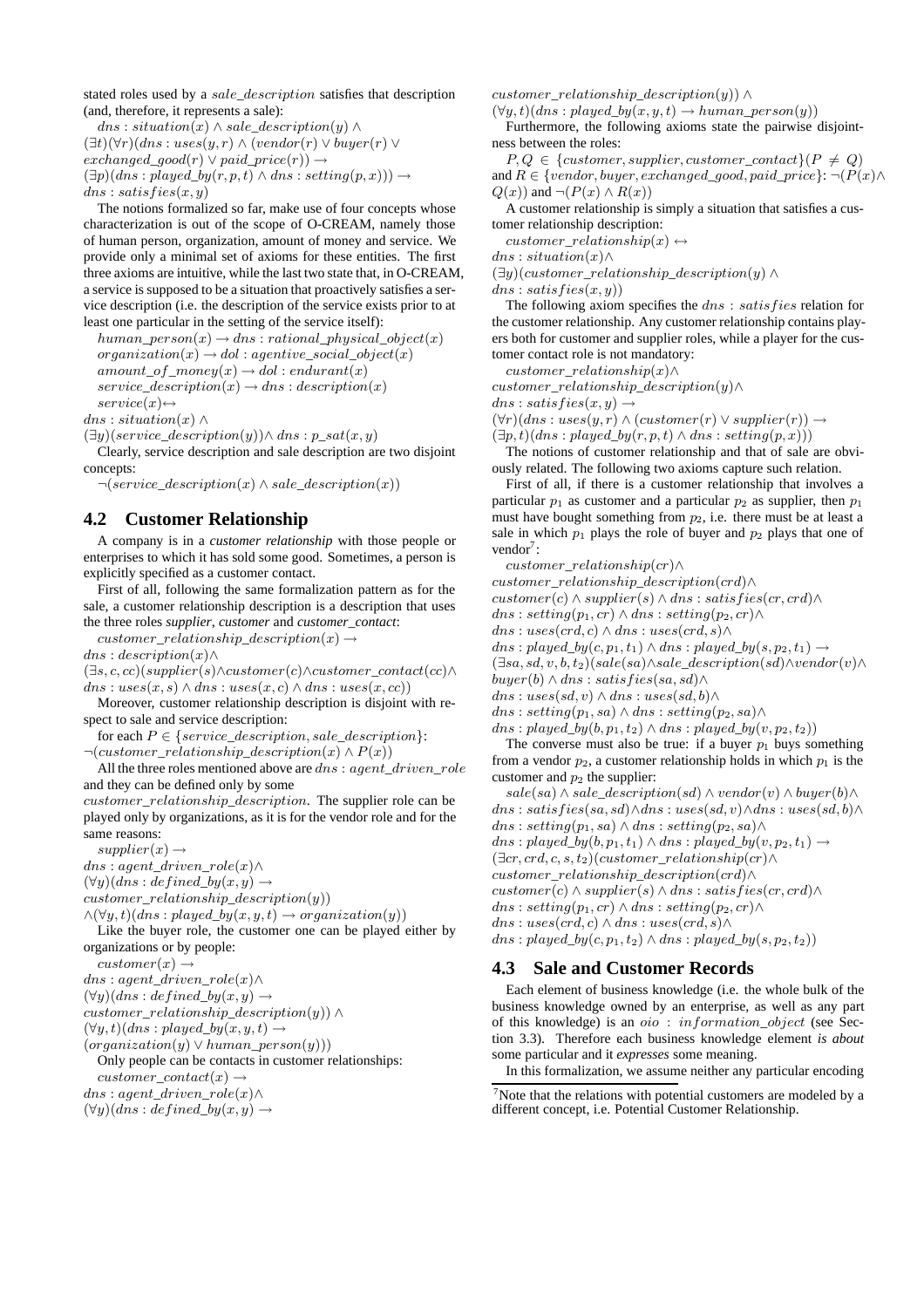system for the business knowledge, nor any specific physical realization. Rather, in general, a same part of business knowledge can have different physical realizations (e.g. both paper sheets and sequence of bits in a hard disk) as well as several encodings (e.g. a document can be written in more languages).

In the following, we do not provide a full formalization for all the notions related to the business knowledge, but we formally characterize only those fragments of the business knowledge bulk that refer to the concepts of sale and customer relationship introduced above.

As the following axiom states, each business knowledge element is an information object whose parts are still business knowledge elements:

*business knowledge element*(*x*)  $\rightarrow$ 

*oio* : *information\_object*(*x*) ∧ (∀*y, t*)(*dol* : *part*(*x, y, t*) → *business*\_*knowledge*\_*element*(*y*))

Usually, the operational business knowledge contains data about sales, ranged in a set of records (possibly stored in a database table on some hard disk, but this is not mandatory in our formalization).

Having reified both the sales and their descriptions, it is easy to characterize a sale record as a business knowledge element, which is about a sale and whose meaning is specified by a corresponding sale description:

 $scale\_record(x) \rightarrow$ 

*business*\_*knowledge*\_*element*(*x*)∧

 $(\exists y, z, t)(\textit{ sale\_description}(y) \land \textit{ sale}(z) \land \textit{dns} : \textit{satisfies}(z, y) \land$  $\overline{oio}: expresses(x, y, t) \wedge \overline{oio}: about(x, z, t)$ 

For the sake of simplicity, the relation expressing the ownership between an organization and a business knowledge element is not described here. However, it is worth stating, at least informally, that each sale record is owned by exactly one organization, which plays the role of vendor in the sale that the sale record is about.

In an enterprise, a customer record contains data on an actual customer of its. Therefore, actually, a customer record is about a customer relationship and it expresses a customer relationship description:

 $\c{customer\_record}(x) \rightarrow$ *business*\_*knowledge*\_*element*(*x*)∧ (∃*y,z, t*)(*customer*\_*relationship*\_*description*(*y*)∧  $customer$  $relationship(z) \wedge Ans : satisfies(z, y) \wedge$  $\overline{oio}: expresses(x, y, t) \wedge \overline{oio}: about(x, z, t)$ 

As for the sale record, we can informally state that each customer record is owned by exactly one organization, which plays the role of supplier in the customer relationship that the customer record is about.

## **5. DISCUSSION AND FUTURE WORK**

In this paper we presented O-CREAM, a reference heavyweight core ontology for CRM. It is worth noting that here we presented only a small subset of the set of notions formalized in O-CREAM, i.e. the most suited to present the core ideas of the approach. We would like now to conclude the paper by discussing some open issues, especially concerning the possible exploitation of O-CREAM.

First of all, O-CREAM would surely benefit from the integration with an ontology of organizations [4], formalizing concepts such as roles and norms underlying organizational settings. For instance, such an ontology would clarify the relation between the notion of *customer\_contact* and the one of *customer*, by allowing one to specify that whenever the customer role is played by an organization, the contact should play, in her turn, some role in that organization (e.g., she can be an employee of the organization).

Moreover, in order to exploit O-CREAM in real applications, and in particular in Web-based systems, a lighter version (expressed,

for instance, in a language such as OWL) is required. This implies the need for a mechanism to deal with relations with a cardinality greater than two, and reification, adopted in a principled way in our approach (see Section 3), represents a Best Practice for facing this issue.

As a concrete example of exploitation of O-CREAM in a Webbased application, we plan to integrate it within the ARNEIS system [10]. ARNEIS (Advanced Repository for Needs of Enterprises and Innovative Software) is a framework for building "intelligent" web-based repositories of software solutions for small and medium enterprises (*Piccole e Medie Imprese*, PMI). PMI that aim at finding ICT products and services to support their business activities can contact the ARNEIS repository and express their requirements. ARNEIS, in turn, provides them with the most suitable solutions fulfilling their requirements, by relying on its advanced reasoning capabilities, that support the matching between PMI requirements and stored ICT solutions. The ARNEIS framework and a prototype implementation, are described in [10].

In particular, ARNEIS Knowledge Base is represented by a set of ontologies, encoding the system knowledge about various areas of business activities (e.g. Customer Relationship Management, Office Automation, Financial Analysis, and so on). On the basis of such ontologies, ARNEIS dynamically generates a User Interface that supports the elicitation of information from the user (a software house aiming at publishing a description of its products/services, or a PMI looking for ICT support for its business). On the basis of such information, ARNEIS builds a semantic description of the software solution/PMI requirements that represent the input for the matching engine. The ARNEIS ontologies, as well as the description of ICT products/services and of PMI requirements based on such ontologies, are represented in OWL. Thus, the exploitation of O-CREAM within the ARNEIS framework is a further motivation to develop an OWL version, that is currently under construction.

## **6. ACKNOWLEDGMENTS**

This work has been partially supported by TOCAI.IT FIRB national project (http://www.dis.uniroma1.it/˜tocai/).

## **7. REFERENCES**

- [1] G. Boella, L. van der Torre, and H. Verhagen, editors. *Applied Ontology, Special Issue: Roles, an interdisciplinary perspective*, volume 2. IOS Press, 2007.
- [2] S. Borgo and P. Leitão. The role of foundational ontologies in manufacturing domain applications. *LNCS*, 3290:670–688, 2004.
- [3] S. Borgo and L. Vieu. From physical artefacts to products. In *Proc. Second Workshop FOMI*, pages 85–89, 2006.
- [4] E. Bottazzi and R. Ferrario. Preliminaries to a dolce ontology of organizations. *International Journal of Business Process Integration and Management*, 2008. To appear.
- [5] C.Masolo, S. Borgo, A. Gangemi, N. Guarino, and A. Oltramari. *WonderWeb deliverable D18*. ISTC-CNR, 2003. Technical Report.
- [6] A. Devalle. Customer relationship management. In *V. Cantino et al. Management Information Systems*, pages 343–368. McGraw-Hill, 2005.
- [7] J. Freeland. *The Ultimate CRM Handbook*. McGraw-Hill, 2005.
- [8] A. Gangemi, S. Borgo, C. Catenacci, and J. Lehmann. *Task Taxonomies for Knowledge Content*. 2005. Metokis Deliverable D07.